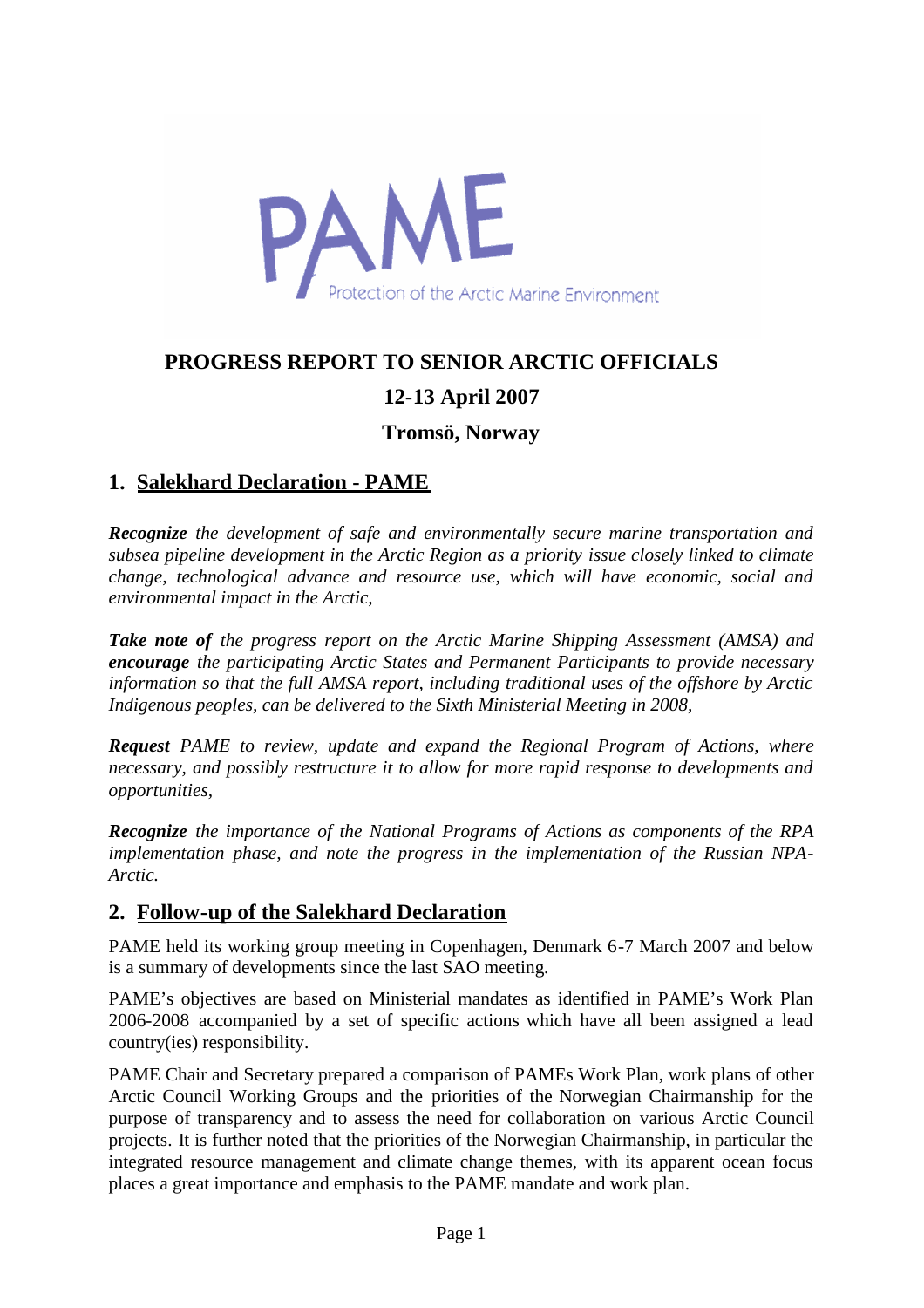The climate change issues as per the Salekhard Declaration are addressed within all PAME projects. The participation of indigenous and other residents in PAME projects, in particular the Arctic Marine Shipping Assessment (AMSA), is fully recognized.

The joint PAME/SDWG Integrated Ocean Management (IOM) Project led by Norway is not referred to in the current PAME Work Plan as it was first introduced at the 2006 Ministerial meeting. PAME notes its relevance to the PAME/LME Project.

The release of the Oil and Gas Assessment in 2007 and its possible application and inputs to relevant PAME projects (i.e. AMSA and LME) is fully recognized by PAME.

Overall, the PAME Working Group activities continue to be aimed at implementation of the Arctic Marine Strategic Plan (AMSP).

### **3. Summary of Progress on PAME Projects**

#### **Arctic Marine Shipping Assessment (AMSA)**

Preparations of AMSA are underway by the lead countries, Canada, Finland and USA. The AMSA chapter outline has been drafted in the spirit of past Arctic Council Assessments as follows: (1) Introduction; (2) Geography and History of Arctic Marine Use; (3) Current (2004) Levels of Arctic Marine Use; (4) Historical & Current Indigenous Arctic Ocean Use; (5) Scenarios of Future Arctic Ocean Marine Activity ~ 2020 & 2050; (6) Environmental Impacts of Current & Future Marine Activity; (7) Social and Economic Impacts of Current & Future Marine Activity; (8) Current Arctic Marine Infrastructure & Anticipated Needs; (9) Findings of the Assessment, in addition to Appendices, Research Agenda.

Lead/co-lead authors have been established for Chapters 2 (Canada/USA), 3 (Canada), 4 (USA/Henry Huntington) and 5 (USA/Lawson Brigham). There is a need to nominate lead/colead author(s) for the other Chapters in addition to the need to nominate a group of contributing experts and Permanent Participants. Countries have been urged to explore ways to assist and support the assessment, financially and/or in the form of providing experts.

Russia has offered to assist in the preparations of Chapters 2, 6 and 8. Iceland has offered to assist in the preparations of Chapters 6, 7 and 8. Norway, Denmark and Finland are committed to assist in the preparations of the AMSA Chapters and will give this a further consideration as to availability of expert(s) and associated resources.

2004 baseline shipping activity data collection is underway and all Arctic states are participating. Those countries that have not yet submitted marine shipping data to the AMSA team are urged to do so as soon as possible. Norway will provide their marine shipping data to the AMSA team by Easter of 2007.

### **Evaluation and Update of the Arctic Offshore Oil and Gas Guidelines**

The United States as the lead country in Evaluation and Update of the Arctic Offshore Oil and Gas Guidelines (2002) has proposed that countries submit their views on the adequacy of the guidelines, areas they see in need of discussion, or the general need for updating by May 31, 2007. This decision will be considered within the context of available resources and the outcome of the AMAP Oil and Gas Assessment.

If it is deemed necessary, a follow-up workshop will be held in the United States in late 2007 to begin the process for updating the Guidelines. Depending on the scope of revisions, work may continue via an internet-writing group and side groups during regular PAME meetings with a possible delivery date of mid to late 2008.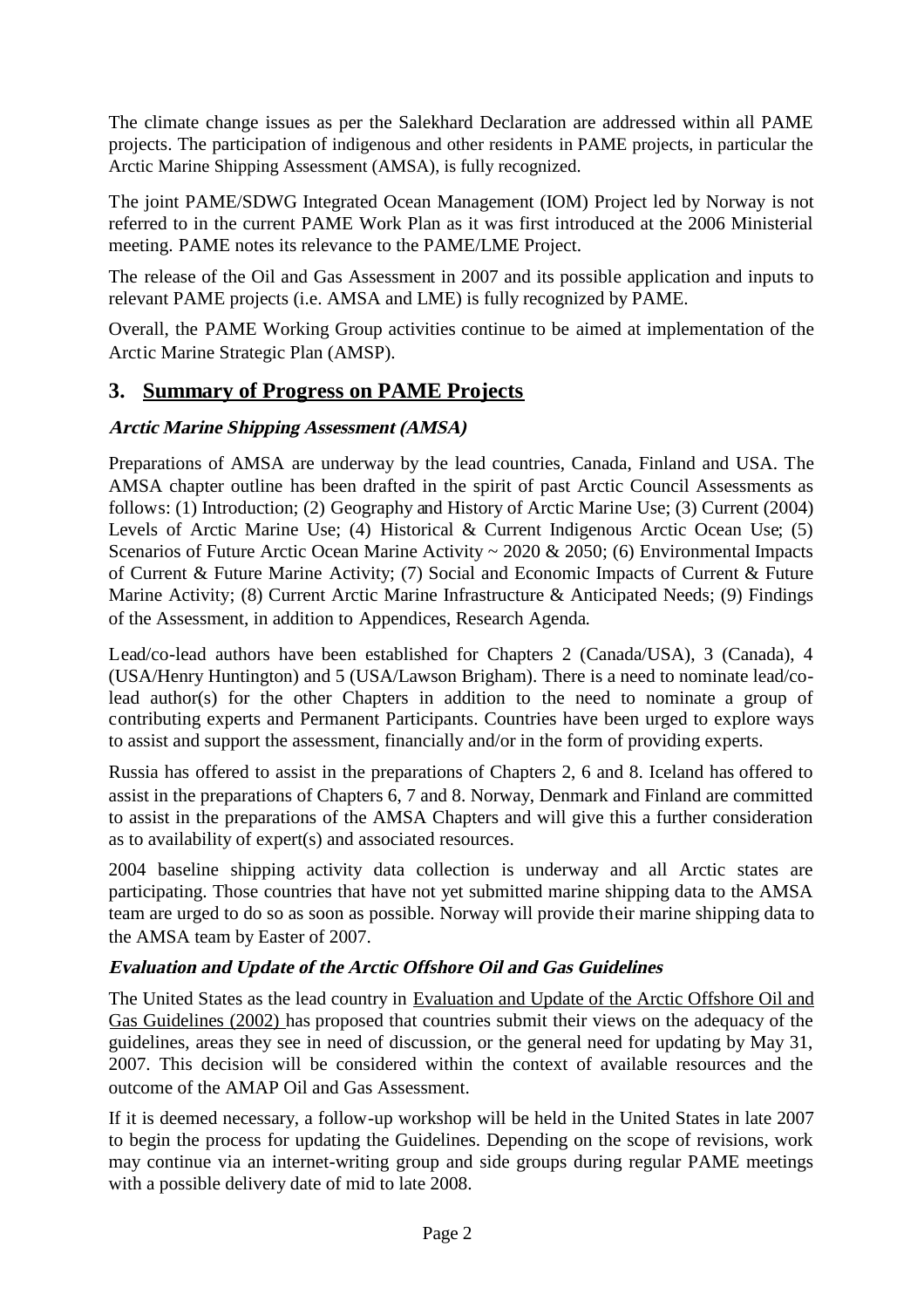### **Port Reception Facilities**

Norway as the lead country on the assessment of existing measures for port reception facilities for ship-generated waste and cargo residues (PRF-Norway) have informed PAME of an IMO website with more advanced information on PRFs the this assessment covers. The link to the IMO PRF information is: [www.imo.org](http://www.imo.org/) (select the GISIS tab).

Based on this and the lead country (Norway) recommendations, PAME has decided that the continuation of this work as identified in the PAME Work Plan 2006-2008 will not be undertaken during the period of 2006-2008 but may be revisited depending on the outcome of AMSA.

### *Update of the Regional Programme of Action for the Protection of the Arctic Marine Environment from Land-based Activities (RPA)*

Canada and Iceland as the lead countries in updating the Regional Programme of Action for the Protection of the Arctic Marine Environment from Land-based Activities (RPA) have developed and distributed to PAME a draft Work Plan for this update. This work plan will be further revised based on comments from PAME representatives. A point of contact from each country was requested by 21 March 2007.

Iceland has offered to host a RPA-related workshop in parallel with next PAME meeting (September 2007). The expected timeline is to have a product ready for PAME approval at the spring 2008 meeting, and then seek Ministerial approval at their Fall 2008/Spring 2009 meeting.

### *Ecosystem Approach (Large Marine Ecosystems)*

The United States is the lead on ecosystem approach. The current status is that a working map of 17 Arctic Large Marine Ecosystems has been agreed upon and PAME/LME experts group has been established with experts from all Arctic Council countries. This expert group will take steps to contribute their expertise and products to the Arctic Marine Shipping Assessment and the updating of the RPA projects.

Discussions have been initiated with GEF for a project to be conducted jointly by the US and the Russian Federation on the West Bering Sea LME project. Discussions with Norwegian, Russian and Canadian members of the PAME-LME Working Group will also continue to consider the Barents Sea LME and the Beaufort Sea LME as possible demonstration projects.

#### **Integrated Oceans Management (IOM) Project (Norway)**

Norway is the lead country on the Implementation of Integrated, Ecosystem-based oceans Management in the Arctic Project (IOM Project). This project will be a joint PAME/SDWG effort and is based on one of the priorities of the Norwegian chairmanship i.e. integrated oceans management, and the mandate given on this issue at the 2006 Salekhard Ministerial meeting.

The objective of this Project is to examine the concepts and practices the Arctic countries have developed for implementation of integrated oceans management and the ecosystembased approach. Thus it is important the Project be transparent to avoid overlaps and duplication of efforts with particularly the PAME/LME work.

PAME approval of the IOM draft project proposal (2 March 2007 version) is subject to the changes as discussed and agreed to at the last PAME meeting. Norway has agreed to add the following to the draft project proposal: